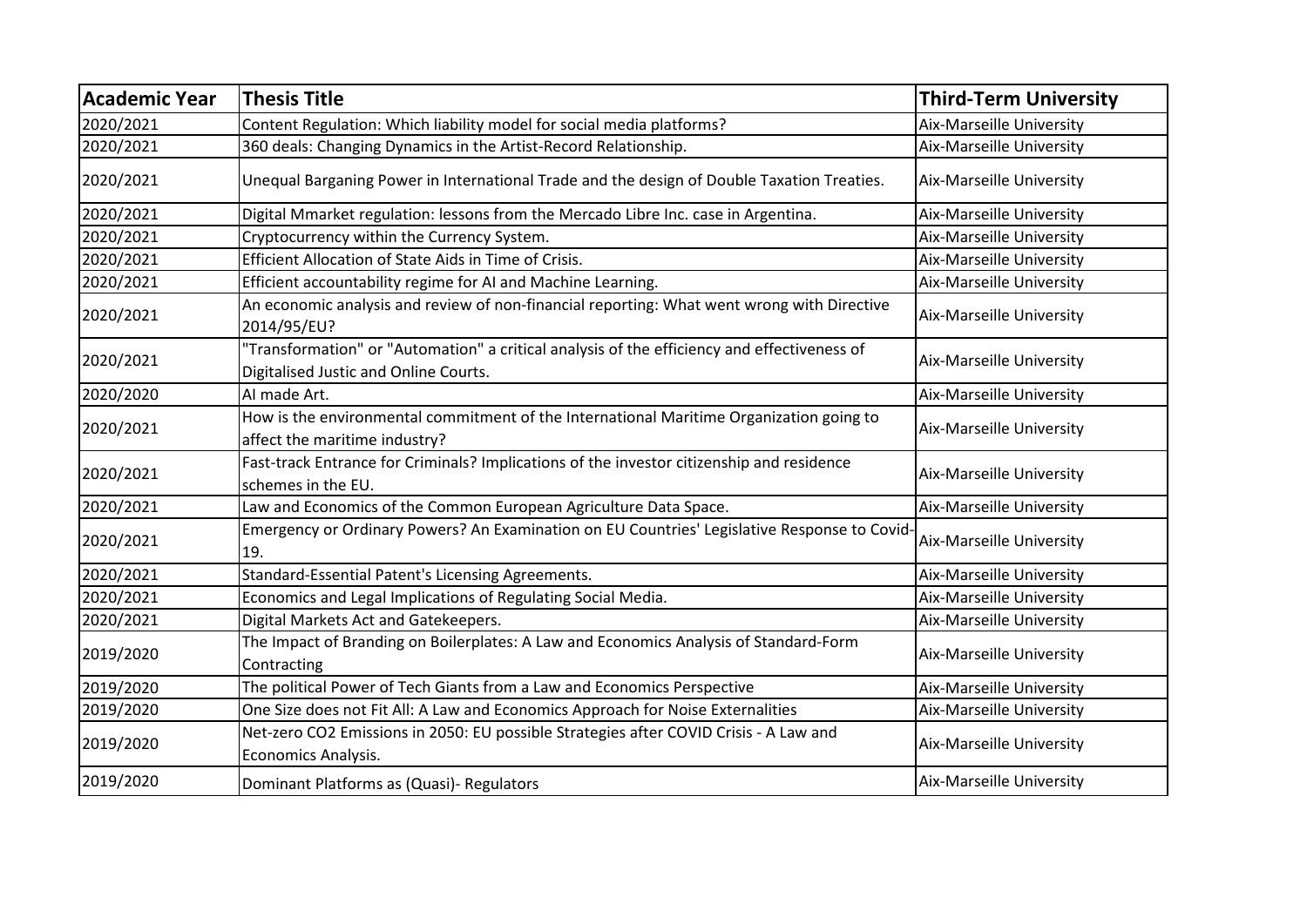| 2019/2020 | Can Violation Make More Profits? An Economic Analysis of Copyright and Contract Law.                                                                                                                                                | Aix-Marseille University        |
|-----------|-------------------------------------------------------------------------------------------------------------------------------------------------------------------------------------------------------------------------------------|---------------------------------|
| 2019/2020 | Solving the Patent Troll Debate by Enhancing Patent Pools and Defensive Patent Aggregators                                                                                                                                          | Aix-Marseille University        |
| 2019/2020 | The Economics of Ex Post Merger Enforcement Considering the Challenges Posed By Digital<br>Markets.                                                                                                                                 | Aix-Marseille University        |
| 2019/2020 | Government and Intellectual Property: An Analysis of the Use of Intellectual Property Rights by<br>the British and French Governments in the Context of Public Spending                                                             | Aix-Marseille University        |
| 2019/2020 | Does 'Alipay' Cause Inefficiency in Chinese Third-party Payment Market?" --- From Antitrust Law<br>Perspective to Discuss how to Regulate the Abuse of Market Dominant Position by Third-party<br>payment (TPP) Platforms in China. | Aix-Marseille University        |
| 2019/2020 | Friend or Foe? European Champions vs. European Consumers: Ministerial Approval as a New<br>Legal Remedy in the Realm of EU Competition Law?                                                                                         | Aix-Marseille University        |
| 2019/2020 | The Legal Framework Effects on Innovation and Competition: Intellectual Property Law and<br>Competition Laws Evolution in Vietnam Since 1986                                                                                        | Aix-Marseille University        |
| 2019/2020 | How to Deal with Dragons in the Digital Economy? Predatory Pricing in the Digital Economy                                                                                                                                           | Aix-Marseille University        |
| 2019/2020 | Are we allowed to say anything online? - a law and economics analysis of fake news problem in<br>the digital age                                                                                                                    | Aix-Marseille University        |
| 2019/2020 | Taxation in Digital Economy.                                                                                                                                                                                                        | Aix-Marseille University        |
| 2018/2019 | Forbidden Fruits are the Sweetest? A Law and Economics Perspective on Sugar-Sweetened<br><b>Beverages Regulation</b>                                                                                                                | Aix-Marseille University        |
| 2018/2019 | Law and Economic Analysis about Unfair Competition Law Regulation                                                                                                                                                                   | Aix-Marseille University        |
| 2018/2019 | The Role of Patents in the Diffusion of Green Technology                                                                                                                                                                            | Aix-Marseille University        |
| 2018/2019 | Belgium, the Delaware of Europe? Towards a more Efficient, Simple and Flexible Belgian Private<br>Limited Liability Company?                                                                                                        | Aix-Marseille University        |
| 2018/2019 | Comparative IP and Digital Economy: Does Modern Music Law Kill the Physical Star?                                                                                                                                                   | Aix-Marseille University        |
| 2018/2019 | Property Rights and Contracts in MMOGs (The Problem of Virtual Property)                                                                                                                                                            | Aix-Marseille University        |
| 2018/2019 | Evolving Business Models around the Use of Personal Data in the Context of the Emerging Right<br>to Access Data                                                                                                                     | Aix-Marseille University        |
| 2018/2019 | Moral Damages: Quantification and Objective                                                                                                                                                                                         | <b>Aix-Marseille University</b> |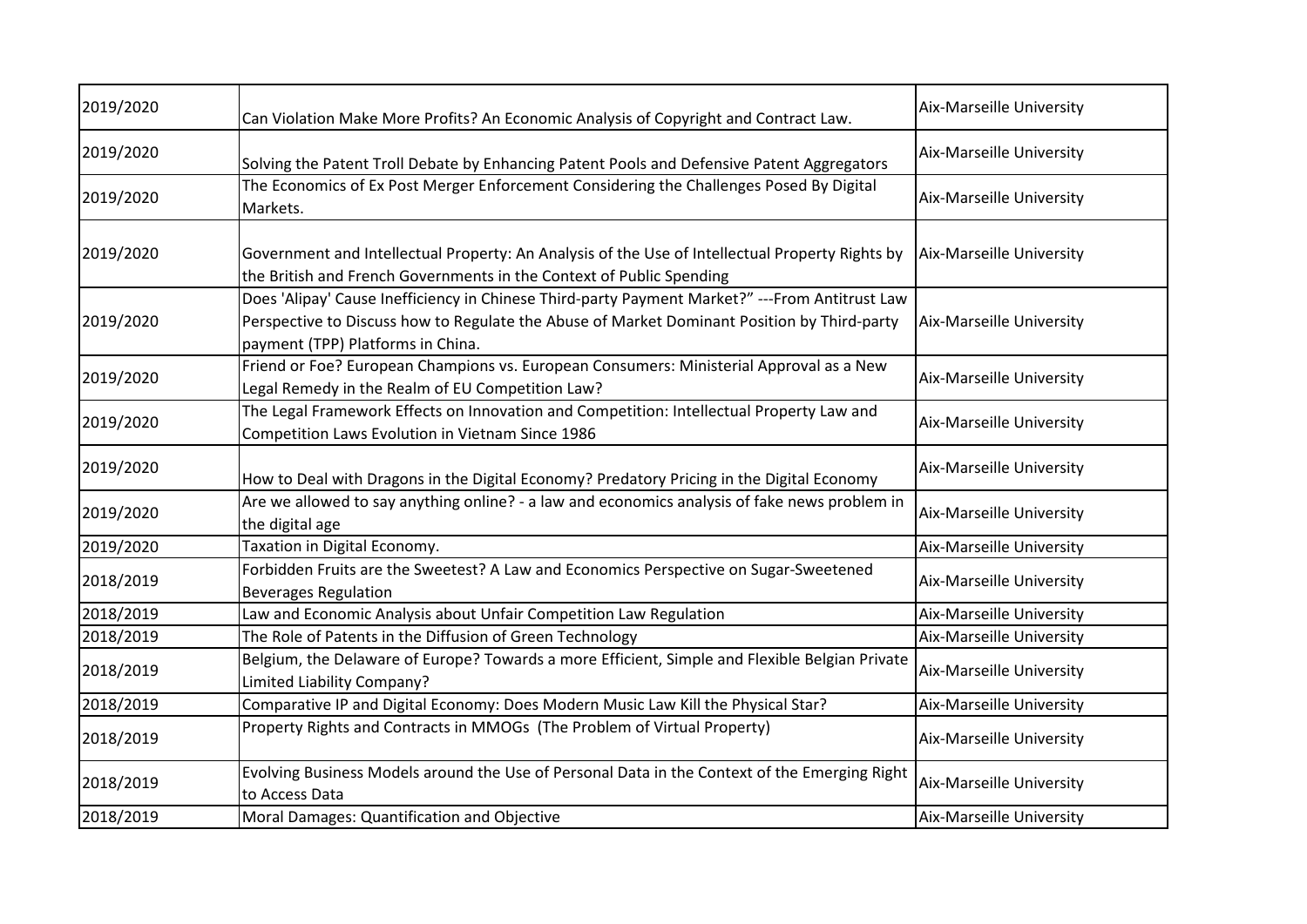| 2018/2019 | How Would Giving Traditional Knowledge Patent Rights Impact Innovation?                                                                                                                                         | Aix-Marseille University  |
|-----------|-----------------------------------------------------------------------------------------------------------------------------------------------------------------------------------------------------------------|---------------------------|
| 2018/2019 | Match-Fixing in eSports: Different Sports Industry, Same Crooked Practices                                                                                                                                      | Aix-Marseille University  |
| 2018/2019 | Distributed Ledger Technology: The End of the World as We Know it? A Law and Economics<br>Analysis of the Effects of Distributed Ledger Technology on Markets and Corporations                                  | Aix-Marseille University  |
| 2018/2019 | Political Dynamics from a Public Choice Perspective: Case Study on the Discovery Drop of Indoor<br>Cannabis Grow Rooms in the Netherlands                                                                       | Aix-Marseille University  |
| 2018/2019 | A Difficult Marriage: How does WTO Membership Impact Russia?                                                                                                                                                    | Aix-Marseille University  |
| 2018/2019 | The P2P Lending Industry vs. The Banking Industry: an Analysis of the Asymmetric Regulation<br>within the Same Market                                                                                           | Aix-Marseille University  |
| 2018/2019 | The Economics of Fare Evasion in Germany: Is Criminal Law the most Efficient Solution to Fight<br>Fare Evasion?                                                                                                 | Aix-Marseille University  |
| 2018/2019 | The Challenge of EU Competition Law: the Impacts of the Current EU Legislative Framework on<br>the Fast-Moving and Dynamic Digital Economy                                                                      | Aix-Marseille University  |
| 2018/2019 | The Confusion About Social Enterprises and its Impact in the Social Investment Market in the<br>Netherlands                                                                                                     | Aix-Marseille University  |
| 2018/2019 | The Economics Behind "Hollywood vs. Silicon Valley"                                                                                                                                                             | Aix-Marseille University  |
| 2018/2019 | Caping Off Risk-Taking: An Analysis of Risk Taking in the Dutch Financial Sector after the 2015<br>Variable Bonus Maximization Regulation                                                                       | Aix-Marseille University  |
| 2020/2021 | Impacts of Fintech Giants on the Incumbent Banks in China.                                                                                                                                                      | <b>Hamburg University</b> |
| 2020/2021 | States "Common but Differentiated Responsibilities" to Sustainable Environment Governance:<br>An Economic Analysis.                                                                                             | <b>Hamburg University</b> |
| 2020/2021 | "Religious Value" Justification for Mandatory Halal Certificate of Import Food in Indonesia? An<br>Economic Analysis of Public Choice Theory and Legal Analysis of WTO Technical Barrier to Trade<br>Agreement. | <b>Hamburg University</b> |
| 2020/2021 | Product liability of big pharmaceutical firms for vaccines - An attempt to explain limited liability<br>in case of the Covid19 vaccine.                                                                         | <b>Hamburg University</b> |
| 2020/2021 | Are Public Sector Banks a Government Failure? - A Comparative Analysis of Public Sector and<br>Private Sector Banks in India.                                                                                   | <b>Hamburg University</b> |
| 2020/2021 | Economic Effects of Sanctions - the Case of Iran.                                                                                                                                                               | <b>Hamburg University</b> |
| 2020/2021 | A Political Economy Approach to the Rule of Law Challenges in Central Eastern Europe.                                                                                                                           | <b>Hamburg University</b> |
| 2020/2021 | Public Choice Theory Behind Anti-Dumping Policy: The Case of Georgia.                                                                                                                                           | <b>Hamburg University</b> |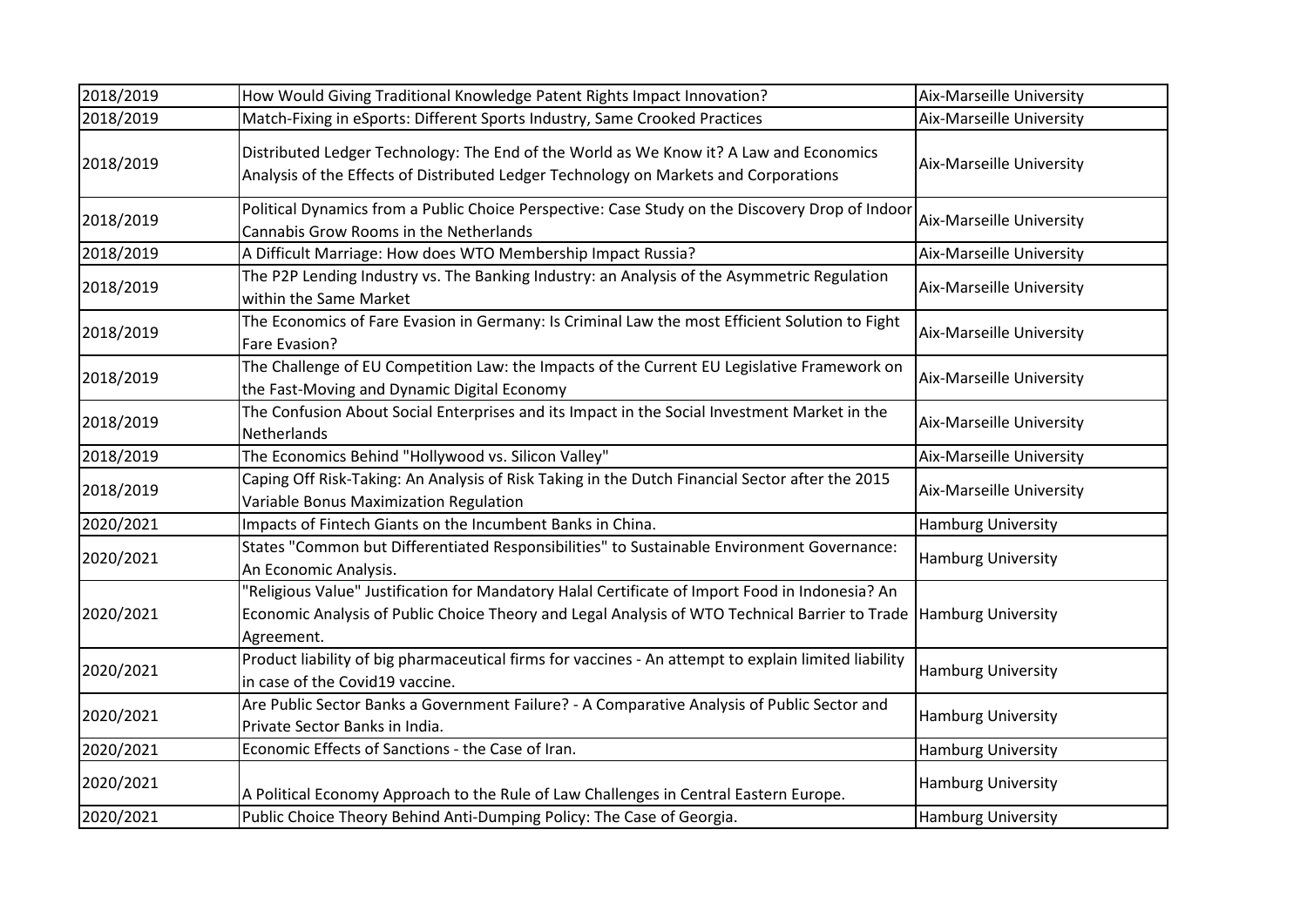| 2020/2021 | Mitigation of the Adverse Selection Inefficiency in Mediation Caucusing.                                                                                                        | <b>Hamburg University</b> |
|-----------|---------------------------------------------------------------------------------------------------------------------------------------------------------------------------------|---------------------------|
| 2020/2021 | Digital Markets Act: Allocation of competition policy competencies between the EU and its<br>member states.                                                                     | <b>Hamburg University</b> |
| 2020/2021 | The Timelessness of Justice in greece: Judicial Delay and Reforms of the Greek Civil Procedure.                                                                                 | <b>Hamburg University</b> |
| 2020/2021 | Investigating the Effects of Renewable Energy regulations on international Investment.                                                                                          | <b>Hamburg University</b> |
| 2020/2021 | A Law and Economics Perspective on Combatting Flags of Convenience: Making the Belgian Flag<br>Great Again.                                                                     | <b>Hamburg University</b> |
| 2020/2021 | Better regulation: are Stewardship Codes really the answer? An analysis on the role and effect<br>that Stewardship Codes have sustainable SRI investing and country ESG scores. | Hamburg University        |
| 2020/2021 | International Trade, Food Security, Welfare Distribution.                                                                                                                       | <b>Hamburg University</b> |
| 2019/2020 | A New Perspective? Behavioural Insights and Nationally Determined Contributions                                                                                                 | <b>Hamburg University</b> |
| 2019/2020 | Enforcement of Contractual Terms with Advanced Technology                                                                                                                       | Hamburg University        |
| 2019/2020 | Regulation of Cryptocurrency in the EU: step forward or look back? A Public Choice Analysis                                                                                     | <b>Hamburg University</b> |
| 2019/2020 | An Economic View on the New EU Related Party Transactions Regime in Poland                                                                                                      | <b>Hamburg University</b> |
| 2019/2020 | Closing the Gap? The Effect of European Regulation on Gender Wage Equality                                                                                                      | <b>Hamburg University</b> |
| 2019/2020 | Deeper Fiscal Integration in the EMU: Covid-19 Case                                                                                                                             | <b>Hamburg University</b> |
| 2019/2020 | Regulatory Solutions to the Free Rider Problem. The Case of Bitcoin Mining in Georgia                                                                                           | <b>Hamburg University</b> |
| 2019/2020 | Effect Judicial Independence on the Foreign Direct Investment in South and South East Asian<br>Countries.                                                                       | <b>Hamburg University</b> |
| 2019/2020 | Effects of Legal Interpretation by Central Banks on Competition and Interest Rates                                                                                              | <b>Hamburg University</b> |
| 2018/2019 | Location, Location, Location: How do the Surrounding Infrastructure and Local Integration<br>Measures Impact a Refugee's Economic Integration in Germany?                       | Hamburg University        |
| 2018/2019 | An Economic Analysis of Transboundary Movement of E-waste                                                                                                                       | Hamburg University        |
| 2018/2019 | How to Efficiently Minimize Ex Ante And Ex Post Obstacles Concerning Observability Verifiability<br>in Contract Theory Within The Framework of Law And Economics?               | <b>Hamburg University</b> |
| 2018/2019 | Rational Choice Theory and Referenda?                                                                                                                                           | <b>Hamburg University</b> |
| 2018/2019 | Regulation of Artificial Intelligence in the EU. A Public Choice Analysis.                                                                                                      | <b>Hamburg University</b> |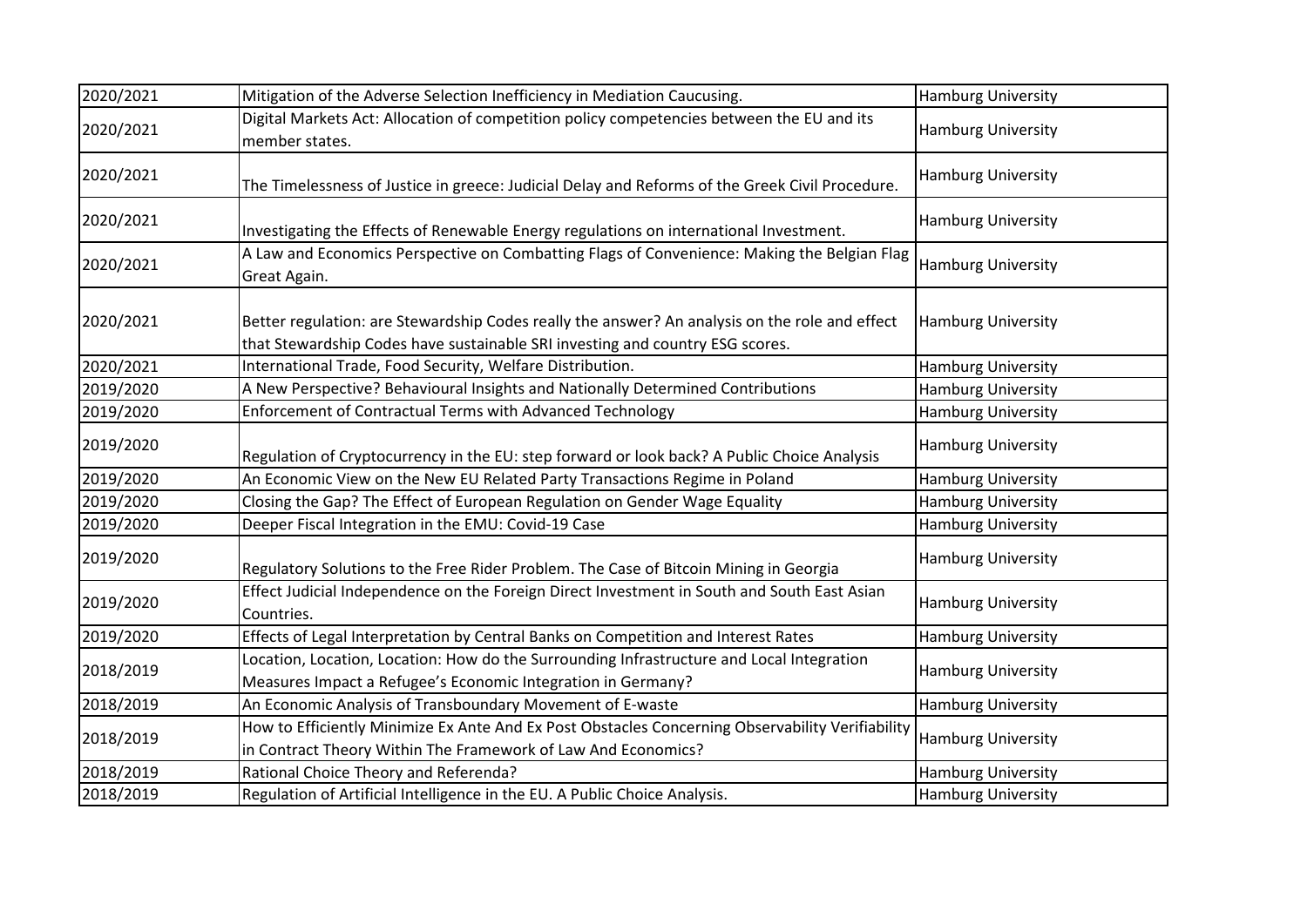| 2018/2019 | Corporate Governance Solutions to Human Rights Abuses in Developing States. A Law and                                                              | <b>Hamburg University</b> |
|-----------|----------------------------------------------------------------------------------------------------------------------------------------------------|---------------------------|
|           | Economics Analysis of the OECD Guidelines for Multinational Enterprises                                                                            |                           |
| 2018/2019 | Central Bank Independence, Happiness and Plausible Transmission Channels                                                                           | <b>Hamburg University</b> |
| 2018/2019 | Does Constitutionalization of a Right means its Exertion will be more Effective? The Case of                                                       | <b>Hamburg University</b> |
|           | Access to Potable Water in Peru                                                                                                                    |                           |
| 2018/2019 | Matters Relating to Practice of Religion and Faith to be resolved by Legislative or Judiciary. An<br>Economic Analysis of Choice of Interest Group | <b>Hamburg University</b> |
| 2018/2019 | Why do bad Mergers & Acquisitions still happen? And what can we do about this?                                                                     | <b>Hamburg University</b> |
| 2018/2019 | The Economic Analysis of 'Work and Life Balance Policy (WLB)' in South Korea                                                                       | <b>Hamburg University</b> |
| 2019/2020 | Foreign Contribution Regulation Act (FCRA) Rules and the Performance of Non-Governmental<br>Organizations (NGOs) in India                          | IGIDR, Mumbai             |
| 2019/2020 | TRIPS: Effects on Pricing Behaviour of U.S. drugs exports                                                                                          | IGIDR, Mumbai             |
| 2018/2019 | Do All Roads Lead to China? A Case Study of The Dutch View on the Chinese Belt And Road<br>Initiative                                              | IGIDR, Mumbai             |
| 2018/2019 | Forest Federalism in India: Towards a Significant Fiscal Recognition of the States Ecological<br><b>Functions</b>                                  | IGIDR, Mumbai             |
| 2018/2019 | Moving Towards a Cashless Society: A Comparison Between Sweden and India                                                                           | IGIDR, Mumbai             |
| 2018/2019 | In the World of Robinson Crusoe, Trust Plays No Role: Why Land Titling Won't Always Solve<br>Cooperation Problems in Development Contexts          | IGIDR, Mumbai             |
| 2018/2019 | The Justification of State Intervention through the Public Goods Theory: Market or Theory<br>Failure? An Austrian Perspective                      | IGIDR, Mumbai             |
| 2018/2019 | Why Mumbai Should Fix its Broken Windows                                                                                                           | IGIDR, Mumbai             |
| 2018/2019 | The Public Policy Conundrum in Arbitration: An Empricial Analysis in the Judicial Approach in<br>India                                             | IGIDR, Mumbai             |
| 2018/2019 | Women on Board(s): From Tokens, Through Empowerment, to Leaders of Change                                                                          | IGIDR, Mumbai             |
| 2018/2019 | Law & Economics and Market Failure: A Constructive Critique                                                                                        | IGIDR, Mumbai             |
| 2018/2019 | Ocean Plastic and the Tragedy of the Commons                                                                                                       | IGIDR, Mumbai             |
| 2018/2019 | "Same Same but Different?" Analysis of the Impact of Legal Origins on Biletral Export Patterns                                                     | IGIDR, Mumbai             |
| 2020/2021 | Manipulation through Design: A Law and Economics Analysis of Dark Patterns with Experimental<br>Insights on Cookie Banners.                        | LUMSA, Rome               |
| 2020/2021 | European Law facing a Tragedy of commons: the case of the GDPR.                                                                                    | LUMSA, Rome               |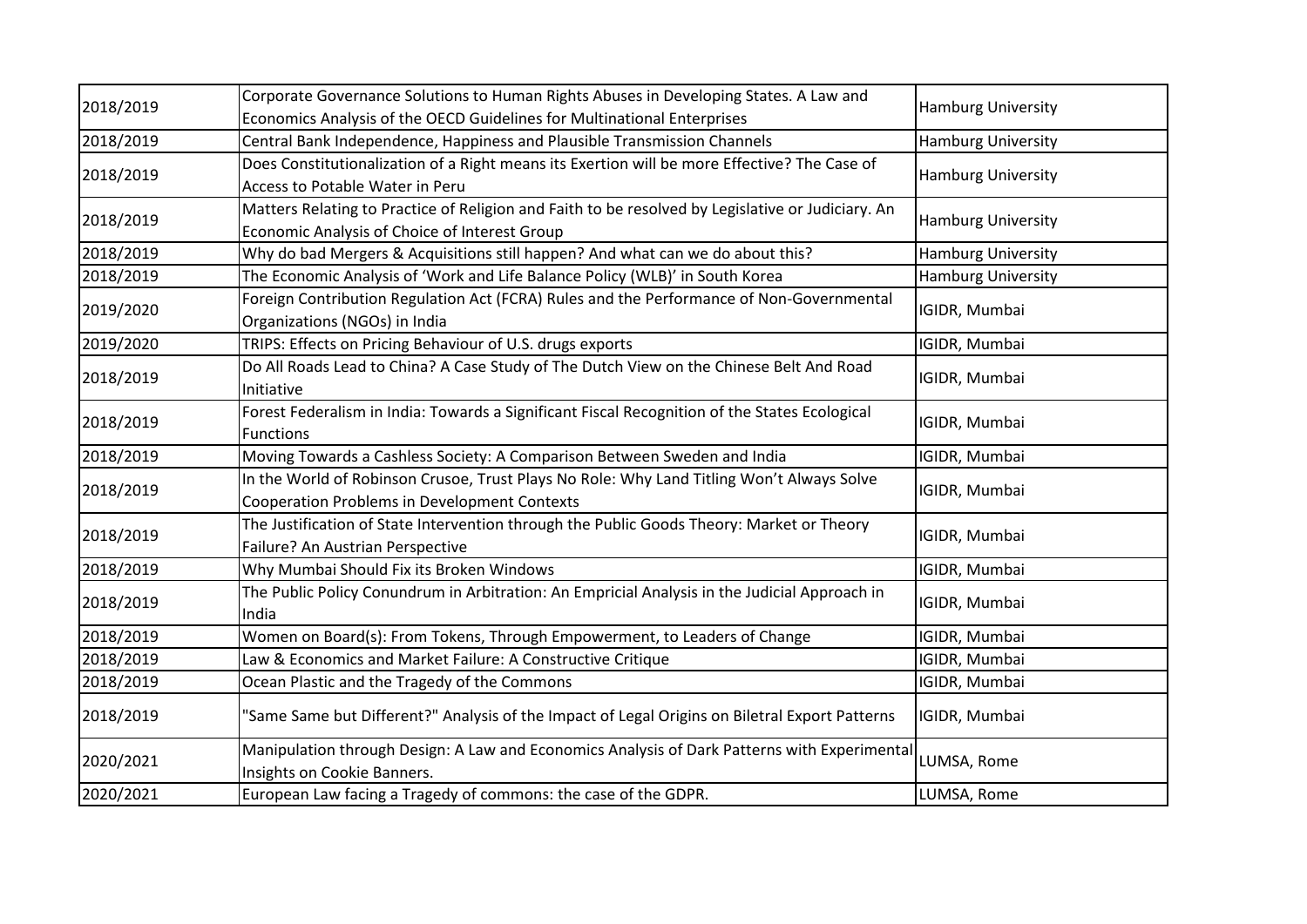| 2020/2021 | Empirical application of the PACTA (Paris Agreement Capital Transition Assessment) tool theory:<br>a bottom up approach.                                                | LUMSA, Rome |
|-----------|-------------------------------------------------------------------------------------------------------------------------------------------------------------------------|-------------|
| 2020/2021 | Advancements in Behavioral Public Finance and the Baseline Problem in Tax Law and<br>Economics.                                                                         | LUMSA, Rome |
| 2020/2021 | How Has "Financial Fair Play" affected Competition in the Five Biggest Leagues of European<br>Professional Football and Why?                                            | LUMSA, Rome |
| 2020/2021 | Governing by Robot - A Law and Economics Perspective on the Use of Artificial Intelligence in<br>the Drafting of Regulation.                                            | LUMSA, Rome |
| 2020/2021 | The EU Rule of Law Conditionally Mechanism as an Anti-Corruption Instrument.                                                                                            | LUMSA, Rome |
| 2020/2021 | Big Data, Online Platform Regulation and GDPR: Is Big Data Being Well Regulated?                                                                                        | LUMSA, Rome |
| 2020/2021 | The regulating framework of the natural gas downstream market and the economic benefits<br>from the liberalization: a comparison between Brazil and the EU.             | LUMSA, Rome |
| 2020/2021 | Foreign Direct Investment, Arab Spring and the Public Choice Theory: An insight on the US<br>Investment Policy in the Arab World.                                       | LUMSA, Rome |
| 2020/2021 | Public/Private Pension Systems and Poverty among the Eldery in Europe                                                                                                   | LUMSA, Rome |
| 2020/2021 | Tilting the Playing Field Further in Favor of Big Companies: the Role of Data Ownership.                                                                                | LUMSA, Rome |
| 2020/2021 | A Behavioral Approach to Public Sector Transparency.                                                                                                                    | LUMSA, Rome |
| 2019/2020 | Regulatory Sandbox for Innovation in the Financial Sector Law and Economics Analysis -<br><b>Economic Theories of Regulation</b>                                        | LUMSA, Rome |
| 2019/2020 | Solving the Prison Dilemma: Can Open Prisons Be India's Big Push Towards Prison Reforms                                                                                 | LUMSA, Rome |
| 2019/2020 | Did we forget to wash the "invisible hand"? An Analysis on the Contribution of Neoliberalism in<br>Brazil's Catastrophic Response to COVID-19 crisis.                   | LUMSA, Rome |
| 2019/2020 | Governing Dominance in the Digital Economy: Focus on Big Data, Recent Developments And A<br>Proposal                                                                    | LUMSA, Rome |
| 2019/2020 | How can we Sleep while our Beds are Burning? - Making a Case for the Use of Social Norms by<br>Public Authorities in Mitigating Climate Change                          | LUMSA, Rome |
| 2019/2020 | Governmental Measures and the Best way to Flatten the Curve: Countries Effectiveness in<br>Addressing COVID-19 Epidemics.                                               | LUMSA, Rome |
| 2019/2020 | Can an Ecolabel be a Solution to Change People Behaviors ? Theoretical Approach and the<br>Example of the European Project to Create an Ecolabel for Financial Products | LUMSA, Rome |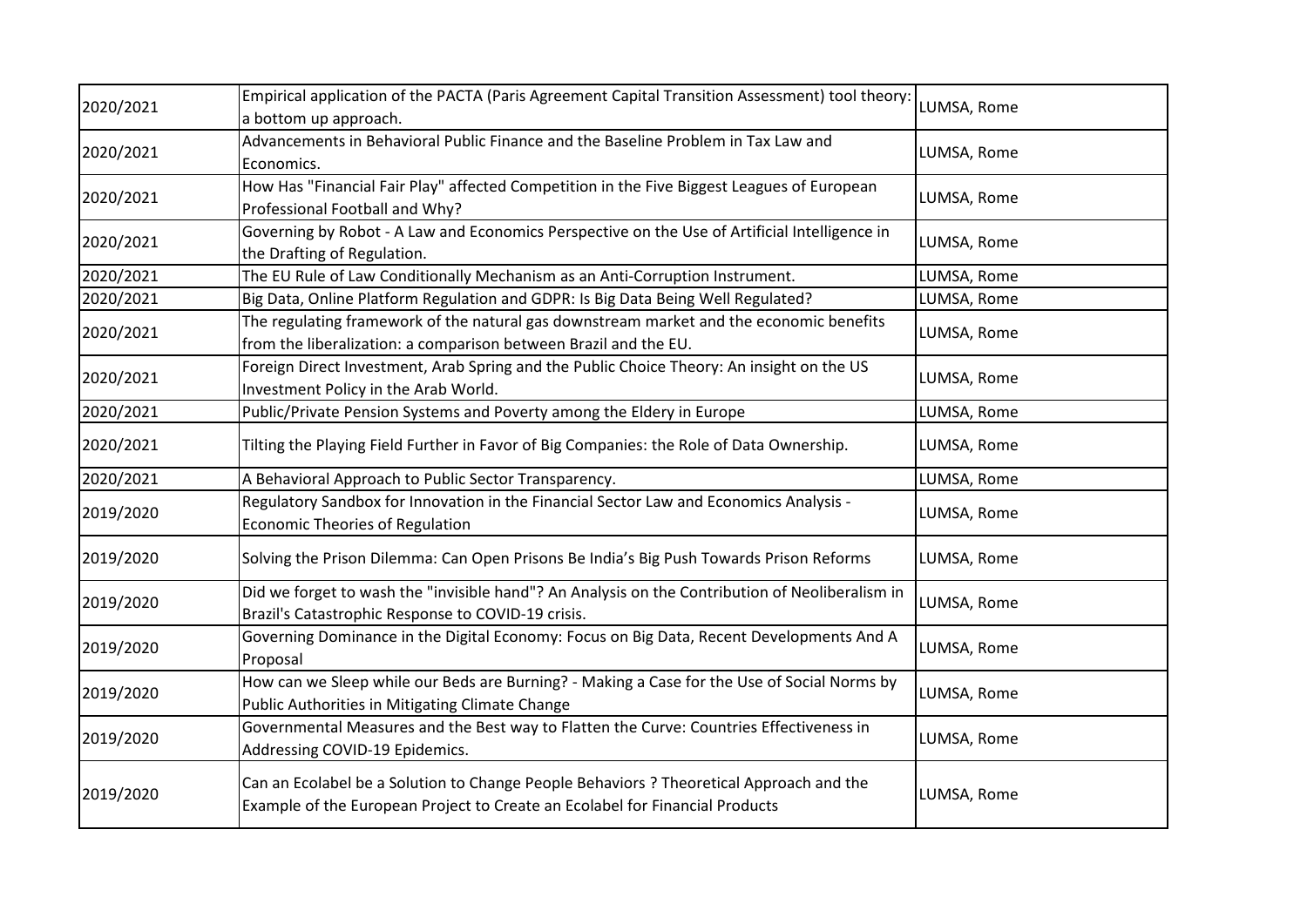| 2019/2020 | Assessing the Impact of Turkey's Energy Reform Using Synthetic Control Method                                                                             | LUMSA, Rome                   |
|-----------|-----------------------------------------------------------------------------------------------------------------------------------------------------------|-------------------------------|
| 2019/2020 | The Effect of Forms of Government on the Independence of the Judiciary                                                                                    | LUMSA, Rome                   |
| 2018/2019 | The General Data Protection Regulation: A Happy Birthday? - Towards a Paradigm Change in<br>Privacy Protection from Inalienable Right to Property Right - | LUMSA, Rome                   |
| 2018/2019 | The Security Council as Provider of International Peace and Security: A Global Public Goods<br>Perspective                                                | LUMSA, Rome                   |
| 2018/2019 | A Systematic Review and Meta-Analysis of the Impact of Crime on Property Values                                                                           | LUMSA, Rome                   |
| 2018/2019 | An Elephant in the Room: The Influences of the (Ir)rational Bureaucrat on Regulatory<br>Compliance                                                        | LUMSA, Rome                   |
| 2018/2019 | Legislation and Gender Equality: a Multiple Correspondence Analysis                                                                                       | LUMSA, Rome                   |
| 2018/2019 | Behavioral Insights on Corruption Prevention: the Role of Legal Uncertainty                                                                               | LUMSA, Rome                   |
| 2018/2019 | Preserving the Pacific Islands: Regulatory Lessons for Sustainable Tourism                                                                                | LUMSA, Rome                   |
| 2018/2019 | Sharing Economy as a Trend of Collaborative Consumption - State of Research and Research<br>Outlook                                                       | LUMSA, Rome                   |
| 2020/2021 | Is it Possible to Develop a Sustainable Fashion Industry Through the Circular Economy and<br><b>Copyright Protection?</b>                                 | Pompeu Fabra (UPF) University |
| 2020/2021 | Innovation and Intellectual Property in the Fashion Industry: the Case of Fast Fashion.                                                                   | Pompeu Fabra (UPF) University |
| 2020/2021 | Energy-depleting Blockchains: Instruments to Decarbonize Cryptocurrencies.                                                                                | Pompeu Fabra (UPF) University |
| 2020/2021 | The Applicability of Smart Contracts on M&A Transactions: How do Smart Contracts Lead to<br>More Efficient M&A Transactions?                              | Pompeu Fabra (UPF) University |
| 2020/2021 | How do different Liability Standards impact the Incentives for Innovation of Self-Learning<br>Products & AI in the Medical Sector?                        | Pompeu Fabra (UPF) University |
| 2020/2021 | The Costs and Benefits of Enforcing Competition Law.                                                                                                      | Pompeu Fabra (UPF) University |
| 2020/2021 | Pharmaceutical Antitrust, IPR and Innovation in the Vaccine Market.                                                                                       | Pompeu Fabra (UPF) University |
| 2020/2021 | Soft Law versus Hard Law - How Effective are Corporate Board-Level Gender Quotas?                                                                         | Pompeu Fabra (UPF) University |
| 2020/2021 | Effects of Corporate Governance Requirements on Small and Medium Enterprises (SMEs).                                                                      | Pompeu Fabra (UPF) University |
| 2020/2021 | "Transformation" or "Automation" A Critical Analysis of the Efficiency and Effectiveness of<br>Digitalised Justice and AI Decision Making.                | Pompeu Fabra (UPF) University |
| 2019/2020 | Sharing Economy: A game between "Prosumers" and P2P Reputation Mechanisms, the<br>checkmate of traditional Consumer Protection Legal Framework            | Pompeu Fabra (UPF) University |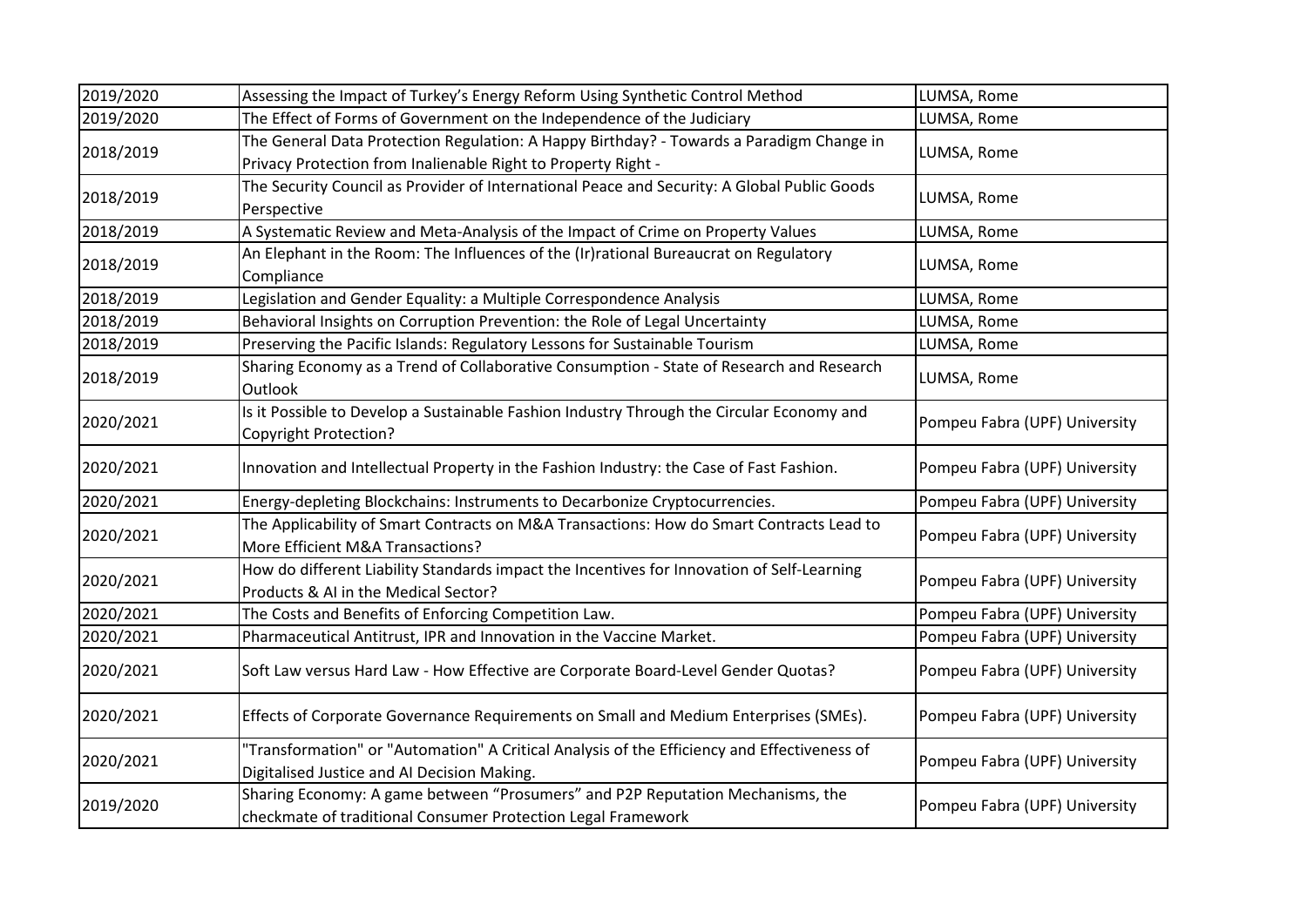| 2019/2020 | The Relationship Between Environmental Regulation and Competition: An Investigation of the<br>Porter Hypothesis in Canada                                                                                                                                                                                   | Pompeu Fabra (UPF) University |
|-----------|-------------------------------------------------------------------------------------------------------------------------------------------------------------------------------------------------------------------------------------------------------------------------------------------------------------|-------------------------------|
| 2019/2020 | Blockchain-based smart contracts and European Consumer Law: a blessed marriage?                                                                                                                                                                                                                             | Pompeu Fabra (UPF) University |
| 2019/2020 | The effect of board characteristics on CEO compensation                                                                                                                                                                                                                                                     | Pompeu Fabra (UPF) University |
| 2019/2020 | Vertical Agreements in the Digital Economy and Geo-Blocking Regulation                                                                                                                                                                                                                                      | Pompeu Fabra (UPF) University |
| 2019/2020 | An Economic Analysis of Environmental Law. A Comparative Study between India and the EU.                                                                                                                                                                                                                    | Pompeu Fabra (UPF) University |
| 2019/2020 | The Rainbow Nation and the BEE Sensation: A Quantitative Sentimental Analysis of South<br>African Affirmative Action Policy.                                                                                                                                                                                | Pompeu Fabra (UPF) University |
| 2019/2020 | Data Governance as a Corporate Governance Principle for the Digital Economy: A Law and<br><b>Economics Analysis</b>                                                                                                                                                                                         | Pompeu Fabra (UPF) University |
| 2019/2020 | Golden Power Discipline and Investments in Strategic Sectors of AI and 5G. The Compliance<br>Trilemma of State Investment Screening Mechanisms and EU Regulation (EU) 2019/452: State<br>Intervention and Corporate Governance, Foreign Direct Investments (FDIs) Harmonization and<br>Digital Sovereignty. | Pompeu Fabra (UPF) University |
| 2019/2020 | Towards a Decentralised and Decarbonised Energy Market: Blockchain-enabled peer-to-peer<br>renewable energy networks and the UK Electricity Market Reform                                                                                                                                                   | Pompeu Fabra (UPF) University |
| 2019/2020 | The Tragedy of Sharing? A Theoretical Perspective on the Damage to Property in Sharing<br>Models and Its Prevention                                                                                                                                                                                         | Pompeu Fabra (UPF) University |
| 2019/2020 | Do Not Feed the Troll: Using Compulsory Licensing to Combat Patent Trolls                                                                                                                                                                                                                                   | Pompeu Fabra (UPF) University |
| 2019/2020 | A Legal and Economic Analysis of the Introduction of Article 15 of the Digital Single Market<br>Directive (2019/790/EU)                                                                                                                                                                                     | Pompeu Fabra (UPF) University |
| 2019/2020 | "Right to Explanation": A Tool to Hold AI Accountable and the Interference with IP Protection                                                                                                                                                                                                               | Pompeu Fabra (UPF) University |
| 2019/2020 | Who Gets a Piece of the Tax Revenu Pie? Bridging International Relations Theory and<br>International Tax Law to Understand the Probability of Reaching a Global Consensus.                                                                                                                                  | Pompeu Fabra (UPF) University |
| 2019/2020 | United Nations Convention on Contracts for the International Sale of Goods (CISG) and Smart<br>Contracts: The Promise of Self-Executing Contracts in International Trade of Goods.                                                                                                                          | Pompeu Fabra (UPF) University |
| 2018/2019 | Big Data And The Essential Facilities Doctrine: An Economic Approach to Fostering Competition<br>and Innovation in Creative Industries                                                                                                                                                                      | Pompeu Fabra (UPF) University |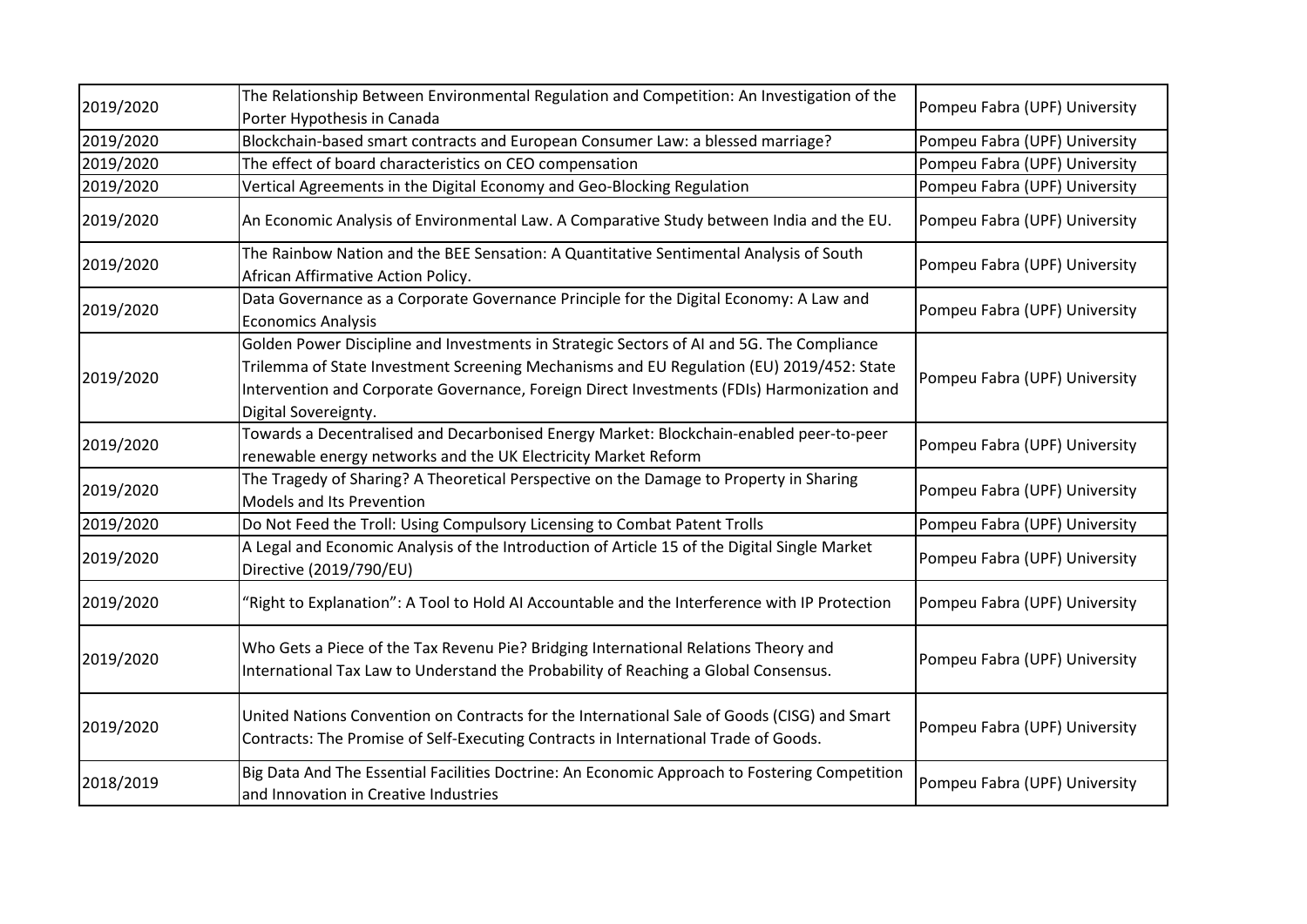| 2018/2019 | Ride-Hailing and Cannibals: A New Antitrust Framework Tailored to a Particularly Hostile Market Pompeu Fabra (UPF) University                                                             |                                   |
|-----------|-------------------------------------------------------------------------------------------------------------------------------------------------------------------------------------------|-----------------------------------|
| 2018/2019 | Smart Contracts and Dispute Resolution Mechanisms: Which DRM is Best Suited to Incentivise<br>the Optimal use of Smart Contracts?                                                         | Pompeu Fabra (UPF) University     |
| 2018/2019 | To What Extent Do Data Privacy Regulations Affect The Development of Smart Cities? A GDPR<br>Analysis                                                                                     | Pompeu Fabra (UPF) University     |
| 2018/2019 | Smart Contracts and Complex Transactions - A Good Fit?                                                                                                                                    | Pompeu Fabra (UPF) University     |
| 2018/2019 | Innovation & Tax Support: an Economic Analysis                                                                                                                                            | Pompeu Fabra (UPF) University     |
| 2018/2019 | Law and Economics Analysis on Copyrightable Authorship of Work Generated by Machine<br>Learning                                                                                           | Pompeu Fabra (UPF) University     |
| 2018/2019 | Four years into the European Bonus Cap: An Empirical Research into the Real Effects of<br>Managerial Remuneration on Corporate Performance in Financial Firms                             | Pompeu Fabra (UPF) University     |
| 2018/2019 | Trademark Dilution - A Call for a Refined Economic Theory on Trademark Law                                                                                                                | Pompeu Fabra (UPF) University     |
| 2018/2019 | Genome Patents: Hindering or Helping Humanity?                                                                                                                                            | Pompeu Fabra (UPF) University     |
| 2018/2019 | Harmonization of Appraisal Rights in the EU: A Positive Contribution to the Protection of<br>Minority Shareholders or a Trojan Horse?                                                     | Pompeu Fabra (UPF) University     |
| 2018/2019 | Making Airbnb Liable for its Hosts Violations                                                                                                                                             | Pompeu Fabra (UPF) University     |
| 2018/2019 | An Economic Analysis of the Goods and Services Tax And Its Impact on Macroeconomic Growth<br>Variables in India                                                                           | Pompeu Fabra (UPF) University     |
| 2018/2019 | Let Bygones be Bygones? A Functional Analysis of Fiduciary Guarantee                                                                                                                      | Pompeu Fabra (UPF) University     |
| 2018/2019 | The Increased Focus on Individuals in EU Competition Law Enforcement: Law and Economics<br>Approach to Individual Liability for Competition Law Infringements                             | Pompeu Fabra (UPF) University     |
| 2018/2019 | Circular Economy: a Consumer Behavioral Approach towards a Smart Implementation                                                                                                           | Pompeu Fabra (UPF) University     |
| 2020/2021 | Elephant in the board room: Board's cognitive biases towards ESG and behavioral L&E solutions. Warsaw School of Economics                                                                 |                                   |
| 2020/2021 | Is soft law enough or better than hard law for good corporate governance in Japan?<br>Comparative institutional analysis of the corporate governance developments in the UK and<br>Japan. | <b>Warsaw School of Economics</b> |
| 2020/2021 | Comply or Explain: A Game-Theoretic Analysis of the EU SFDR Regulation as a Single<br>Environmental Information Disclosure Super-Standard.                                                | <b>Warsaw School of Economics</b> |
| 2020/2021 | The relation between shareholder ownership structure and compliance with CSR.                                                                                                             | <b>Warsaw School of Economics</b> |
| 2019/2020 | Do Activist Hedge Funds Destabilize the Overall Success of Corporations?                                                                                                                  | <b>Warsaw School of Economics</b> |